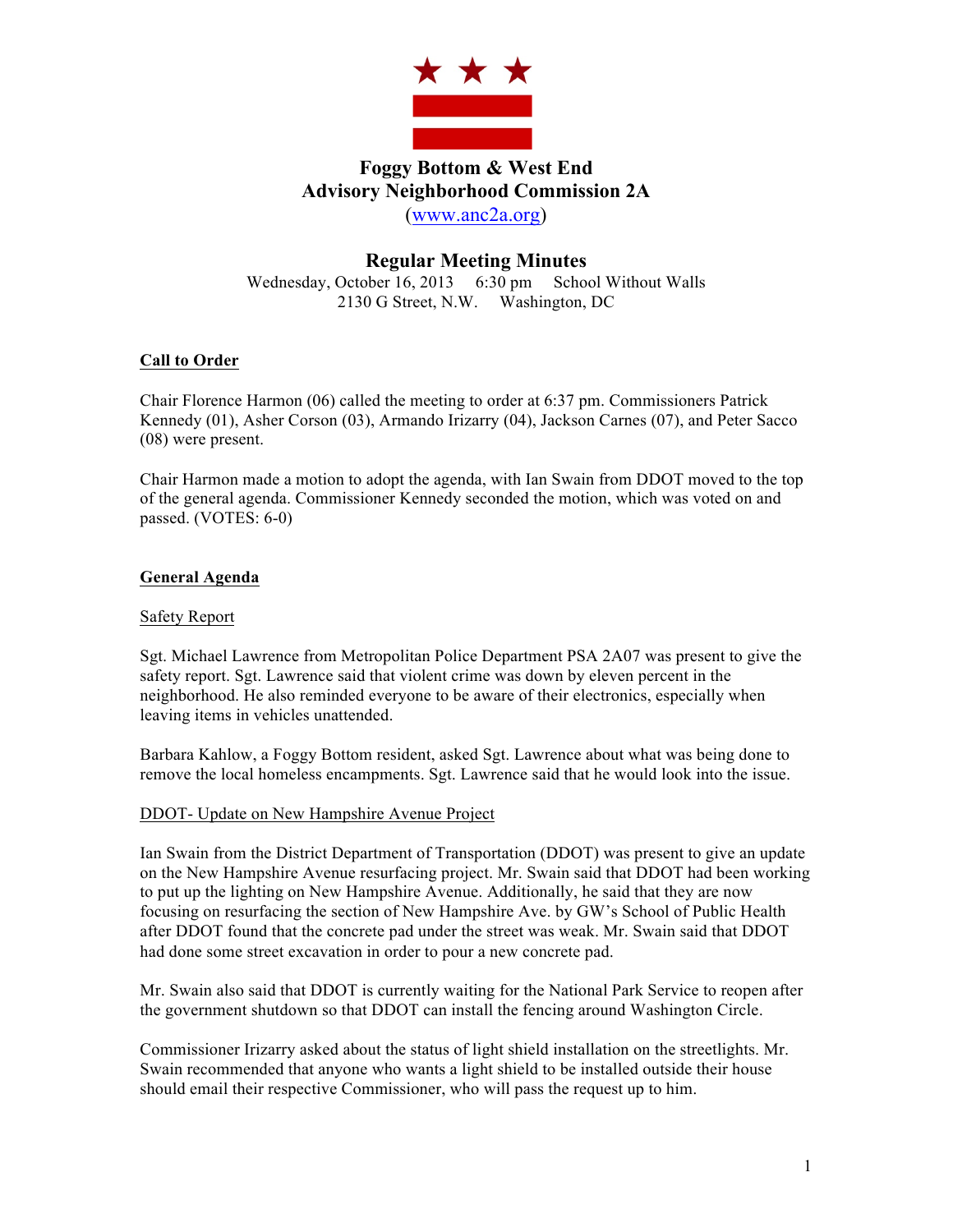Ellie Becker, a Foggy Bottom resident, raised concerns about orange signs being left at one of the construction sites, as well as all the road closures as a result of GW's construction projects. Another neighbor wondered whether a crossing signal was going into place on the K Street ramp by New Hampshire Avenue. Mr. Swain said one was in the process of being installed.

Multiple neighbors also raised concerns about the poor design of the island curb at the corner of New Hampshire Ave. and 24<sup>th</sup> Street NW. Mr. Swain said that, once new crosswalks were painted, the island design would make sense.

## Public Comments

Commissioner Sacco gave a quick update on the annual Foggy Bottom West End Block Party, which was happening over the coming weekend.

One neighborhood resident said that lights had been left on in the second floor of the police special operations building in the West End neighborhood, and that trash was accumulating outside the building. Chair Harmon said she would look into the issue.

Commissioner Kennedy said that the U.S. Department of State and DDOT were looking into creating a new, broader perimeter security plan for the Department of State's main building on 23<sup>rd</sup> Street NW. Commissioner Kennedy said that the Department of State was looking into possibly removing the sidewalk barriers on the east side of 23<sup>rd</sup> Street NW in an effort to improve pedestrian circulation, and that DDOT was looking to widen the sidewalk on the west side of the street. Commissioner Kennedy said that he would keep the neighbors informed on the status of this proposal.

## DC Sustainable Energy Utility

Hasim Dawkins from the DC Sustainable Energy Utility (DCSEU) was present to give an overall presentation on DCSEU. Mr. Dawkins said that DCSEU helps local businesses make improvements to their properties in order to become more energy efficient.

Mr. Dawkins said that the DC Council passed an Act that helps DCSEU create green jobs for DC residents. He also said that the Act creates a surcharge on utility bills to fund the DCSEU. This surcharge helps DC residents pay for CFL light bulbs for as little as \$0.50 by using a special DCSEU card at local supermarkets.

Mr. Dawkins also talked about how DCSEU helps pay for LED lighting upgrades, rebates on Energy Star refrigerators and washing machines, and rebates on gas water heaters and furnaces. Additionally, he said that DCSEU offers energy audits for DC businesses and individuals.

In talking about the history of DCSEU so far, Mr. Dawkins said that the agency had already helped more than 18,000 homes in the District.

## **Regulatory Agenda**

## GW Hillel Renovations

Rabbi Yoni Baiser-Blueth from GW Hillel was present to give an update on the project. Rabbi Baiser-Blueth introduced Rob Fishman, the Project Manager for the project.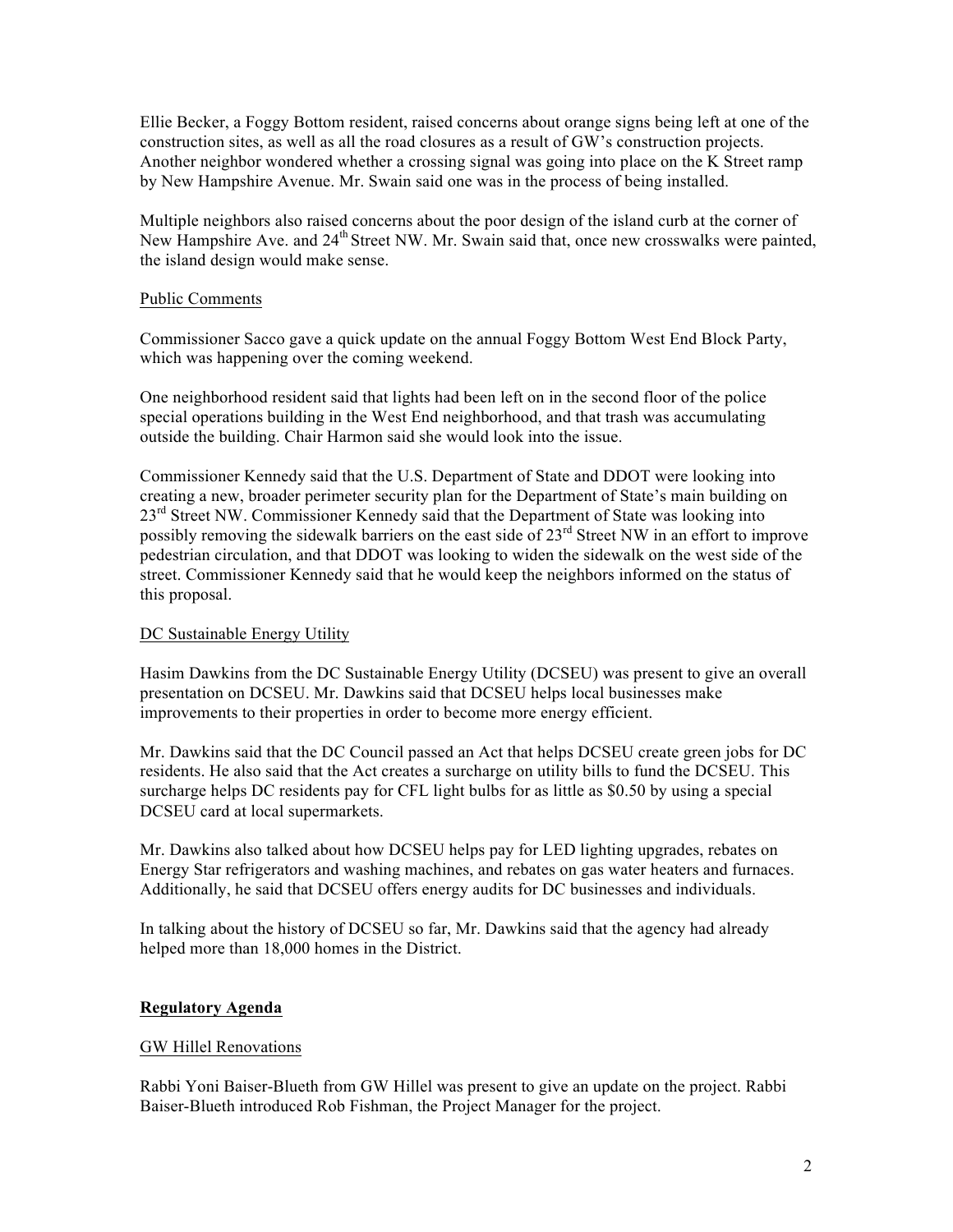Rabbi Baiser-Blueth started off by saying that he was not currently asking for a vote from the Commission. He went on to explain how GW Hillel was the Jewish hub and home for GW students. He said that the proposed new building would have a small auditorium, as well as a Kosher café due to the lack of Kosher dining options on campus.

Rob Fishman said that the project would eventually require variances for lot occupancy for parking, a floor area ratio (FAR) variance, and a rear yard variance. He said that the FAR variance would allow them to build a full fourth floor to the building.

Rabbi Baiser-Blueth said that GW Hillel was committed to, through this project, creating a sustainable model for the organization, which he said was a registered  $501(c)(3)$  organization. He also said that GW had committed to leasing the top two floors of the building, which would be used for some form of student space.

Rob Fishman said that the total square footage of the building would be about 4,750 square feet on each floor. He said that GW Hillel has been in the current facility for 25 years, and that they have no plans to leave the current site.

Susi Cora from GW's Division of Operations said that because GW is going to lease a part of the space, an amendment to the campus plan will be required.

Chair Harmon was wondering when it would go in front of the Campus Plan Advisory Committee (CPAC). David Avitable, legal counsel for GW, said that GW thought that they could schedule a special CPAC meeting so that GW Hillel's application could move forward in a timely manner.

Commissioner Corson asked why a site that GW does not own would require an amendment to the campus plan. Mr. Avitable answered by saying that, because it would be a University-leased space that will be within the boundaries of the GW campus plan, that it would require an amendment to the campus plan.

Chair Harmon asked the rest of the commissioners whether they would be okay with talking about the project at the regularly scheduled CPAC meeting in November, which everyone agreed to.

#### ABRA License Renewals

#### *Shadow Room*

Steve Acott, a co-owner of the Shadow Room, was present to give an update on the Shadow Room's alcohol license renewal with the Alcoholic Beverage Regulation Administration (ABRA).

Chair Harmon prefaced the discussion by saying that Councilmember Graham (Ward 1) recently proposed and passed legislation which included a requirement that every establishment in the District that is serving or selling alcohol must go through a license renewal process this year.

Mr. Acott said that, because of the license renewal process, Shadow Room had the opportunity to re-open their settlement agreement with the neighborhood. He then said that Shadow Room had filed a petition to terminate their settlement agreement. Mr. Acott said that the next step would be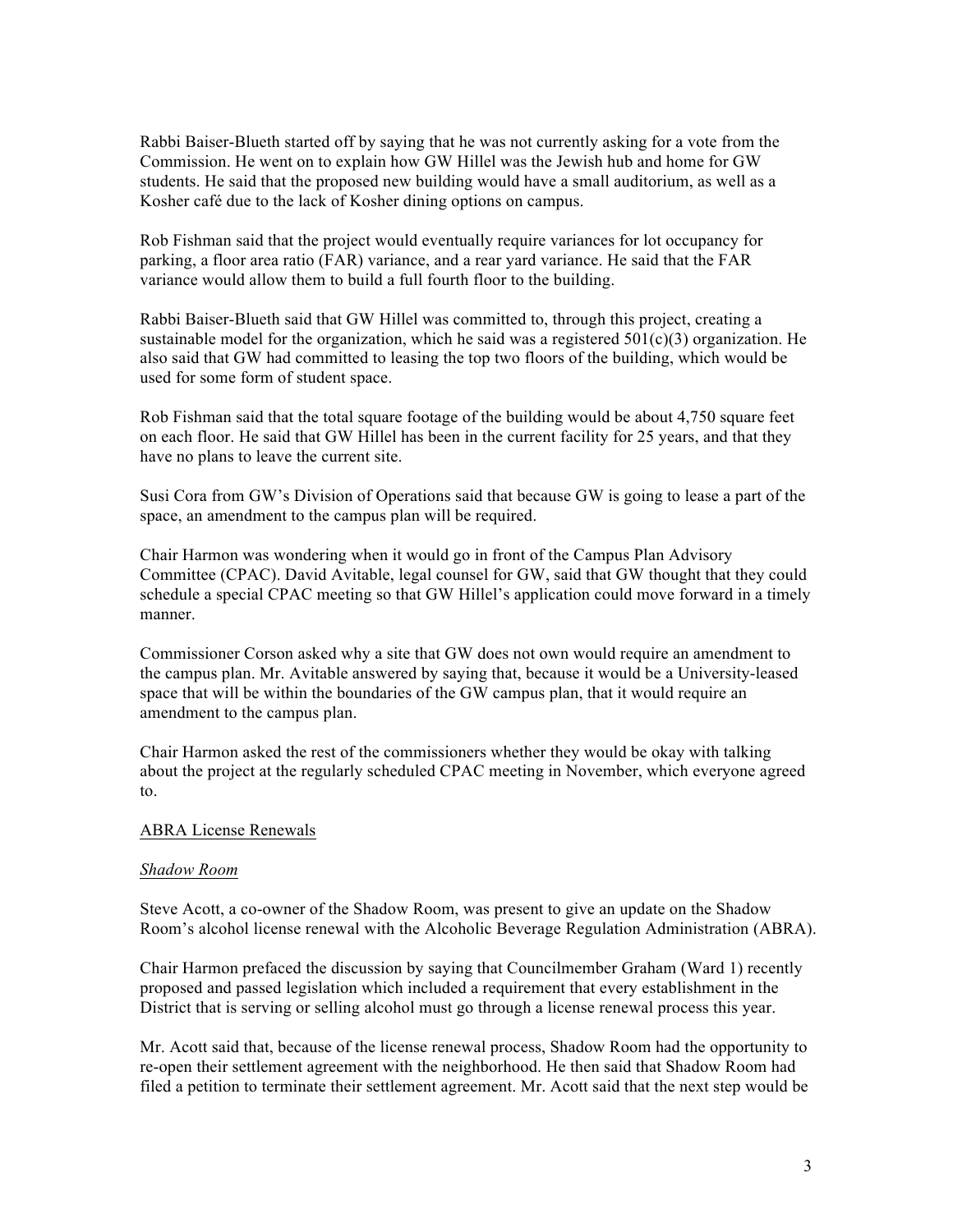to politely request a meeting with the neighbors, with Shadow Room's attorneys and partners present.

Sara Maddux, a Foggy Bottom resident, asked whether the condition still exists for Mr. Acott to appear in front of the ANC every month to request extended hours. Mr. Acott said that it still does.

Chair Harmon said that she felt that the local neighbors did not want to see the settlement agreement terminated. In clarifying, Mr. Acott said that the liquor license renewal process and the settlement agreement termination process occur simultaneously.

Ms. Maddux said that the conditions outside Shadow Room on weekends had still not improved, even after months of complaints by neighbors and the ANC. Chair Harmon said that she thinks neighbors have a lot of problems that a police detail would resolve.

One neighbor reiterated the concerns he had brought up at previous ANC meetings, and said that nothing had been done about them. He said that the neighbors were still voicing their same complaints over and over again, and that nothing had been done about the complaints.

Barbara Kahlow said that she thought that the ANC had no choice today but to protest Shadow Room's filing.

Chair Harmon introduced her resolution to the Commission and meeting attendees. She added that she thought the Commission should add something about the termination of the settlement agreement, and that there should be more on the history of neighborhood complaints.

Commissioner Irizarry said that, not only should it be mentioned that the settlement agreement should not be terminated, but that it should be modified to include a police detail.

Commissioner Kennedy thought the ANC should have a backup alternative to having Chair Harmon serving as the ANC representative on the issue. Chair Harmon said that Commissioner Kennedy could serve as the backup on the issue.

Chair Harmon made a motion to adopt her resolution. Commissioner Kennedy seconded the motion, which was voted on and passed. (VOTES 6-0)

#### *The 51st State and Bayou*

There was no representative present from either establishment to talk about their alcoholic license filings.

#### *ABRA licensee termination of Voluntary Agreements (n/k/a Settlement Agreements)*

Commissioner Corson said that, since the ANC had not been given any notice on Shadow Room's filing to terminate their settlement agreement, the ANC should vote to protest any license renewal if there is also an attached filing for a termination of a settlement agreement.

Commissioner Corson made a motion to give the Chair the authority to protest any ABRA applications that would amend or terminate any existing settlement agreements.

Commissioner Irizarry made an amendment that Chair Harmon should also send a letter to ABRA saying that the ANC is not receiving notice of any attempts to terminate settlement agreements at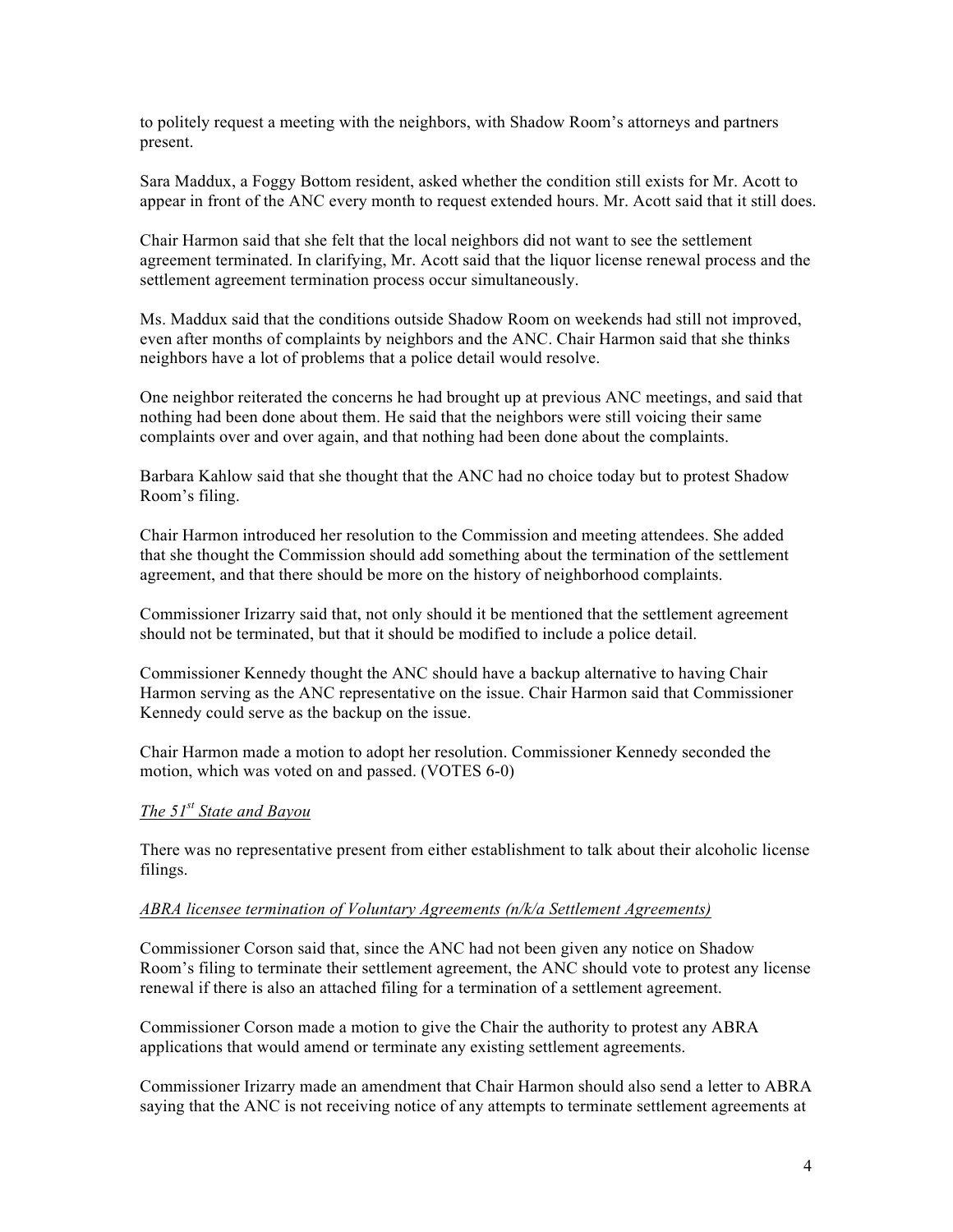local establishments, and that the ANC is going to protest any applications for termination of settlement agreements when the ANC does not receive notice.

Commissioner Corson accepted Commissioner Irizarry's amendment as a friendly amendment. Commissioner Kennedy seconded the final motion, which was voted on and passed. (VOTES: 6- 0)

## Public Space Application: Hyatt Place Hotel

Chair Harmon let everyone know that the hotel had emailed her saying that they were withdrawing the public space application. The item was thus removed from the agenda.

## Abdo Development, 2224 F Street, Allen Lee

Gordon Buist, the Chief Operating Officer of Abdo Development, LLC was present to give an update on the project. Mr. Buist explained how Abdo Development, which owns the hostel-style Allen Lee Hotel in Foggy Bottom, was planning on renovating the entire building and turning the hotel into a small unit, reasonably priced hotel.

Mr. Buist said that the Allen Lee building is not historically landmarked, however he said Abdo Development is treating it as though it is landmarked. Mr. Buist showed a visual presentation with the plans and renderings for the new building. He said that new windows would increase the building's energy efficiency, along with other green elements that would be added to the building

Mr. Buist then said that the interior of the hotel would include pod-style, small, affordable hotel rooms. He said that the rooms would be in the \$150 a night range. He said that fire sprinklers would be added to the entire building. He also said that some of the rooms would have bunk beds, along with upgraded finishes.

Mr. Buist said that the construction company would provide signage out front of the building with the cell phone number of the project superintendent. He stressed the point that Abdo Development wants to be good neighbors in the neighborhood.

Commissioner Kennedy asked if Abdo Development needed anything with regards to regulatory approvals from the ANC. Mr. Buist said that they would eventually file a public space application, and they would ask for support from the ANC at that point.

Commissioner Kennedy also reiterated the point that he appreciated how Abdo Development was activating the streetscape on F Street through a proposed street level patio in front of the building.

Commissioner Carnes said that he would like to see Abdo Development work on widening the sidewalk on the backside of the building along Virginia Avenue.

Going back to the project proposal, Mr. Buist said that the project design involved the elimination of common bathrooms so that every single room would have an in-suite bathroom. He also said that Abdo Development plans on renovating the townhouse next door to the Allen Lee, which they also own. Their hope is to use the townhouse as a manager's residence for the hotel.

Commissioner Irizarry wondered who the operator of the hotel would be. Mr. Buist said that it would be an independent hotel management company. He added that they were looking at companies that only manage hotels.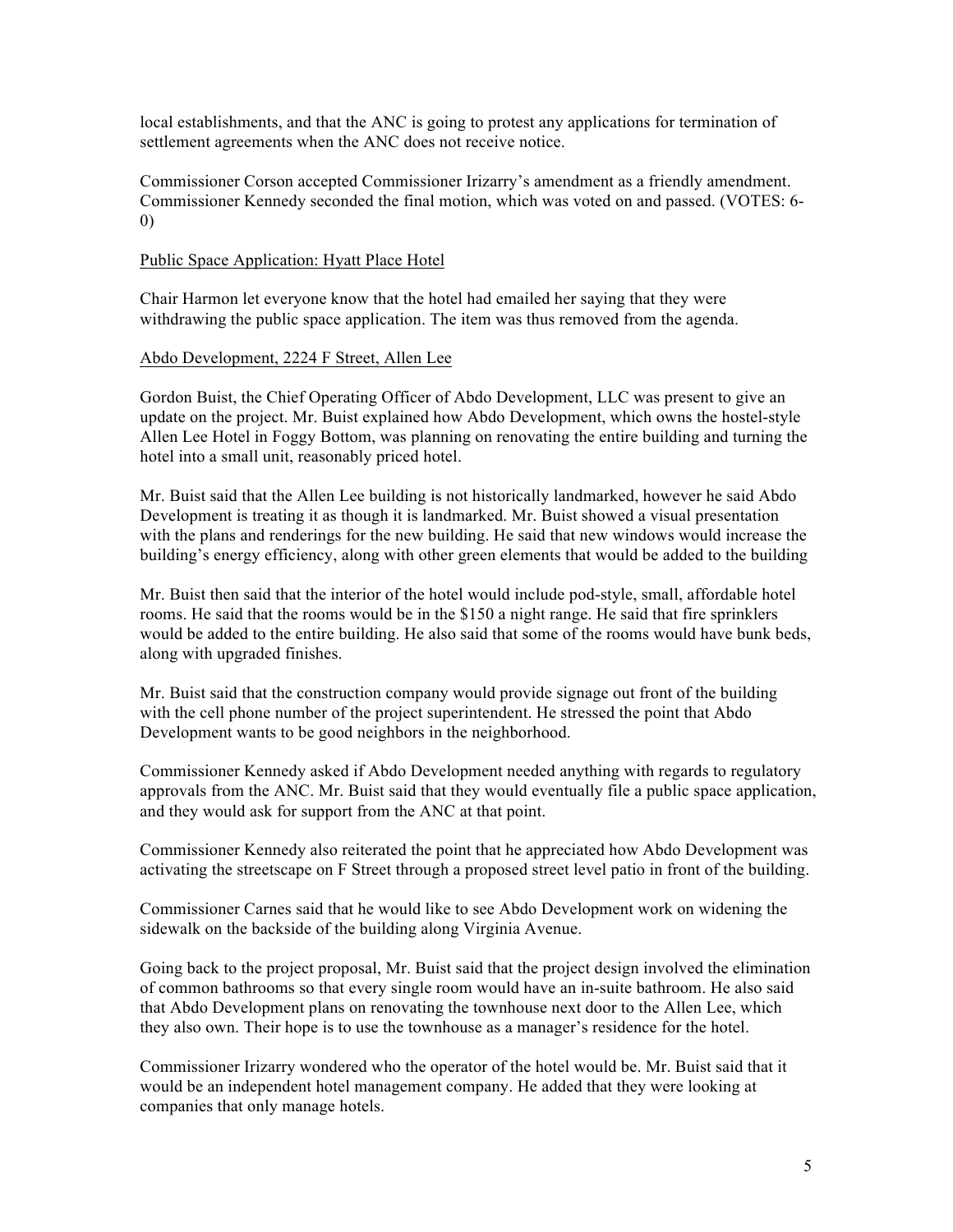Commissioner Irizarry also wondered what the construction schedule for the project would look like. Mr. Buist said that it would take about twelve months to complete the renovation.

## Zoning Regulations Rewrite

Chair Harmon made a motion to pass the resolution written by neighborhood resident Barbara Kahlow, but without Ms. Kahlow's section A of the "therefore be it resolved" portion. Commissioner Carnes Jackson seconded the motion, which was voted on and passed. (VOTES 5- 0-1 (Commissioner Kennedy abstains))

#### Eastbanc Project

Ben Sonnett from Eastbanc was present to given an update on the West End Library (Square 37) and fire station (Square 50) projects. Mr. Sonnnett started off by saying that Eastbanc was currently waiting on the West End Library to complete the renovation of their new temporary space in the Watergate Complex so that the library could move out of their current building.

Mr. Sonnett said that Eastbanc is planning on beginning construction on the library site in January or February of 2014. He also said that the construction schedule for the Square 50 West End Fire Station project was contingent on the fire station moving, which is currently being worked out with D.C. Department of General Services and the D.C. Fire Department.

Mr. Sonnett also said that Eastbanc envisions not closing down any of the streets for the Square 37 project. He said that cranes for the Square 37 project would be erected sometime in the spring.

## Board of Elections Proposal

Clifford Tatum from the D.C. Board of Elections was present to give an update on a new proposal from the Board. Mr. Tatum said that the Board of Elections was proposing to redraw the voting precinct lines across the city to mirror current ANC single member district (SMD) boundaries. Through this new voting method, all of the voters in one SMD would go to a single voting place.

In reflecting on the overall proposal for the Foggy Bottom and West End neighborhoods, Mr. Tatum said that ANC 2A's SMDs would have polling locations at the School Without Walls, St. Paul's Parish, and the School Without Walls at Francis-Stevens.

Commissioner Irizarry said that he was concerned about the fact that local residents were experiencing constant change in their polling place locations.

Chair Harmon adjourned the meeting at 9:06 pm.

## **Resolution #1 – ANC 2A Protest Resolution of Shadow Room ABRA License Renewal**

Government of the District of Columbia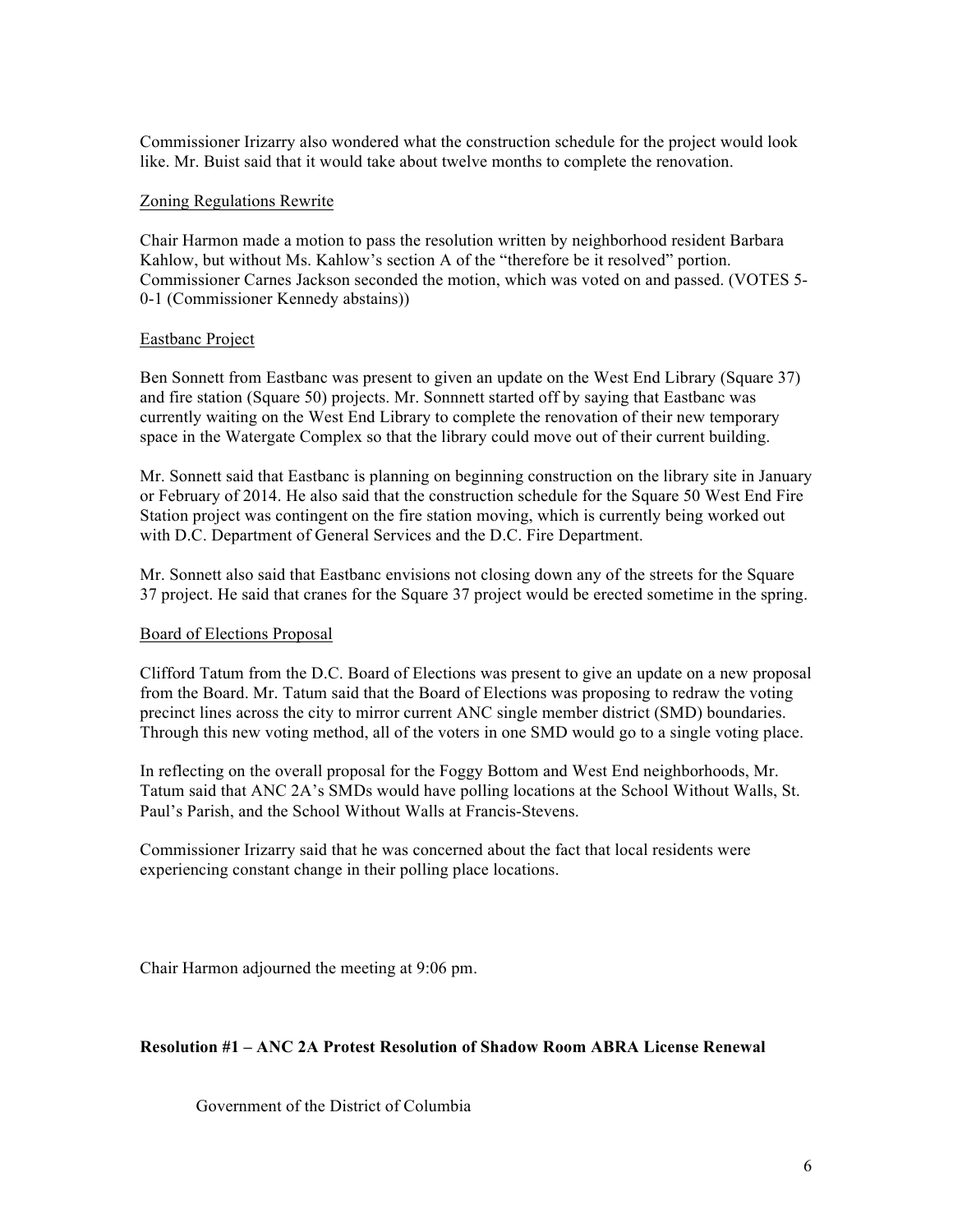Foggy Bottom and West End Advisory Neighborhood Commission 2A

 $\overline{c}/\overline{o}$  West End Library 1101 24<sup>th</sup> St., N.W. Washington DC 20037

November 5, 2013

Ms. Ruthann Miller, Chairman Alcohol Beverage Control Board 1250 U Street, N.W., 3rd Floor Washington DC 20009

Re: ABRA-075871 Acott Ventures, LLC, t/a Shadow Room

 $\mathcal{L}_\text{max} = \mathcal{L}_\text{max} = \mathcal{L}_\text{max} = \mathcal{L}_\text{max} = \mathcal{L}_\text{max} = \mathcal{L}_\text{max} = \mathcal{L}_\text{max} = \mathcal{L}_\text{max} = \mathcal{L}_\text{max} = \mathcal{L}_\text{max} = \mathcal{L}_\text{max} = \mathcal{L}_\text{max} = \mathcal{L}_\text{max} = \mathcal{L}_\text{max} = \mathcal{L}_\text{max} = \mathcal{L}_\text{max} = \mathcal{L}_\text{max} = \mathcal{L}_\text{max} = \mathcal{$ 

Dear Chairman Miller and Members of the Board:

At its regular, duly-noticed meeting on October 16, 2013, the matter of the renewal of the liquor license of Acott Ventures, LLC, came before the Commission. With a quorum present, ANC 2A voted unanimously to protest the renewal of this license based on adverse impact on the peace, order, and quiet of the neighborhood, impact on residential parking, and vehicular and pedestrian safety, and impact on residential real property values. The Commission further voted to designate Commissioner Florence Harmon, in whose single-member district the applicant's business is located, to serve as the ANC's representative in this matter. The Commission also designated Commissioner Patrick Kennedy as an alternate ANC representative in this matter.

At this meeting, as at earlier meetings where the Shadow Room was discussed, neighborhood residents and commissioners offered numerous reasons for protesting this renewal. The deleterious effect of this business on the peace, order and tranquility of the neighborhood are well-documented both by police records and citizen complaints. The traffic and noise generated by the Shadow Room, especially on Thursday nights and weekends disturb the peace and quiet of the vicinity. This disorder further has a negative impact on property values, particularly in the apartment houses and condominiums that border this alley on the west and north and also on nearby properties such as the historic townhouses of Schneider's Triangle.

Sincerely,

Florence Harmon ANC 2A Chair

cc: ANC Commissioners Steve Acott

## **Resolution #2 - – ANC 2A Objection to all ABRA Licensee Termination Requests of Settlement Agreement (f/k/a Voluntary Agreement)**

Government of the District of Columbia Foggy Bottom and West End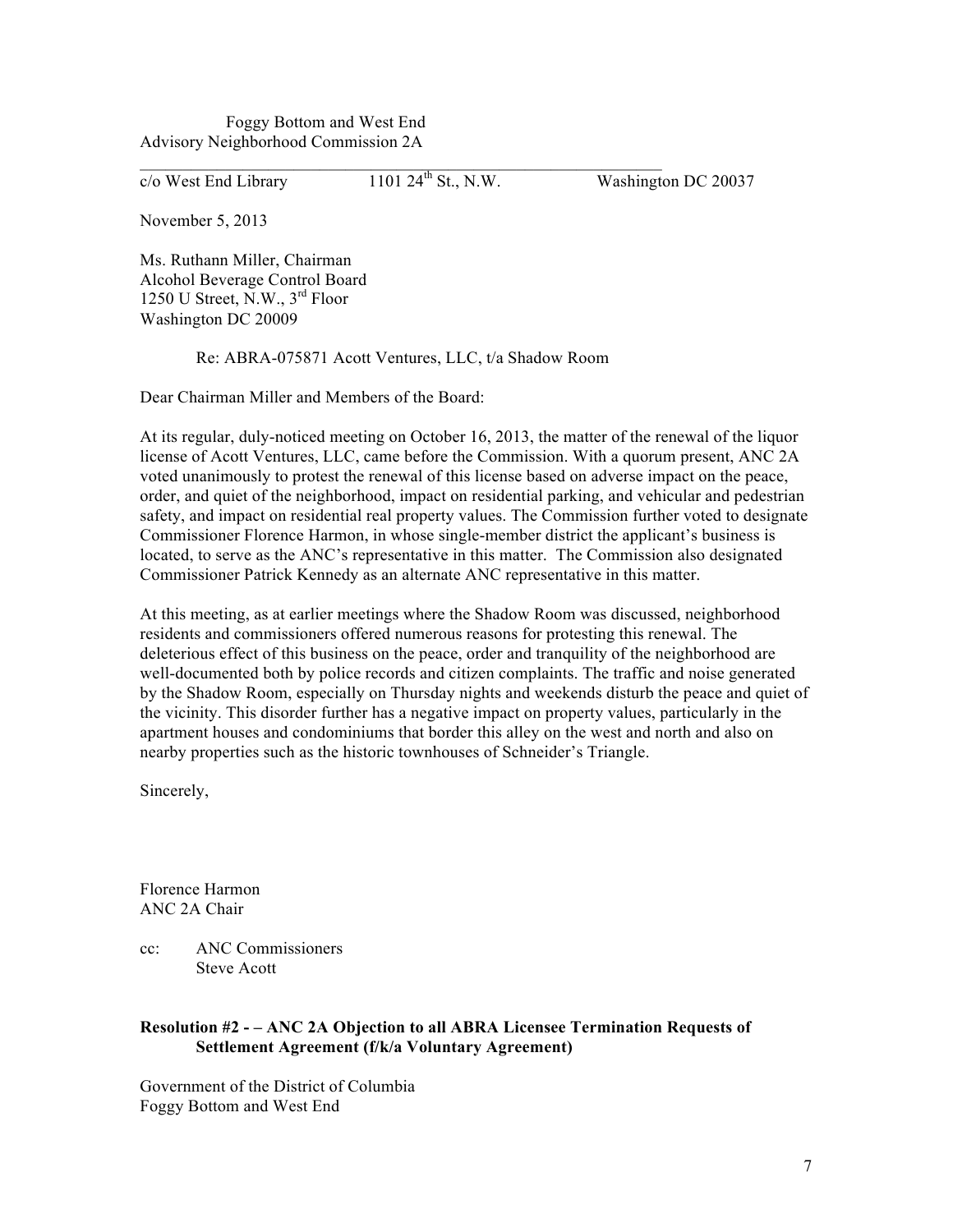Advisory Neighborhood Commission 2A

 $c/\text{o}$  West End Library 1101 24th St., N.W. Washington DC 20037

 $\mathcal{L}_\text{max} = \mathcal{L}_\text{max} = \mathcal{L}_\text{max} = \mathcal{L}_\text{max} = \mathcal{L}_\text{max} = \mathcal{L}_\text{max} = \mathcal{L}_\text{max} = \mathcal{L}_\text{max} = \mathcal{L}_\text{max} = \mathcal{L}_\text{max} = \mathcal{L}_\text{max} = \mathcal{L}_\text{max} = \mathcal{L}_\text{max} = \mathcal{L}_\text{max} = \mathcal{L}_\text{max} = \mathcal{L}_\text{max} = \mathcal{L}_\text{max} = \mathcal{L}_\text{max} = \mathcal{$ 

December 29, 2013

Fred Moosally, Director Alcoholic Beverage Regulatory Administration 2000 14th Street NW Washington, DC 20009

RE: Settlement Agreement (f/k/a Voluntary Agreement) for Acott Ventures, LLC (t/a Shadow Room) 2131 K Street, NW License No. ABRA-075871 and Comprehensive ANC 2A Objection to all ABRA Licensee Termination Requests of Settlement Agreement (f/k/a Voluntary Agreement)

Dear Director Moosally:

At its regularly scheduled meeting on October 16, 2013, the Foggy Bottom and West End Advisory Neighborhood Commission ("Commission" or "ANC 2A") authorized me via a vote of 5-0 to write a letter to ABRA, to indicate that to the extent that Shadow Room representatives seek to terminate the ANC's Settlement Agreement (f/k/a Voluntary Agreement) via the correspondence sent this fall 2013 to ABRA, the ANC would object. However, it appears that such correspondence does not satisfy the legal requirements to request termination of an ANC settlement agreement.

Additionally, the ANC 2A voted 5-0 at this same meeting, due to concerns about receiving notice of licensee termination requests, to provide ABRA notice that if any ABRA licensee requests termination of its Settlement Agreement (f/k/a Voluntary Agreement) with ANC 2A, the ANC 2A is formally registering an objection to such action until such time as the ANC 2A takes another position on such request.

Sincerely,

Florence Harmon Chairperson

cc: Applicant Sarah Fashbaugh, ABRA Community Resource Advisor

## **Resolution #3 -Title 11, Zoning Regulations – Comprehensive Text Revisions**

Government of the District of Columbia Foggy Bottom and West End Advisory Neighborhood Commission 2A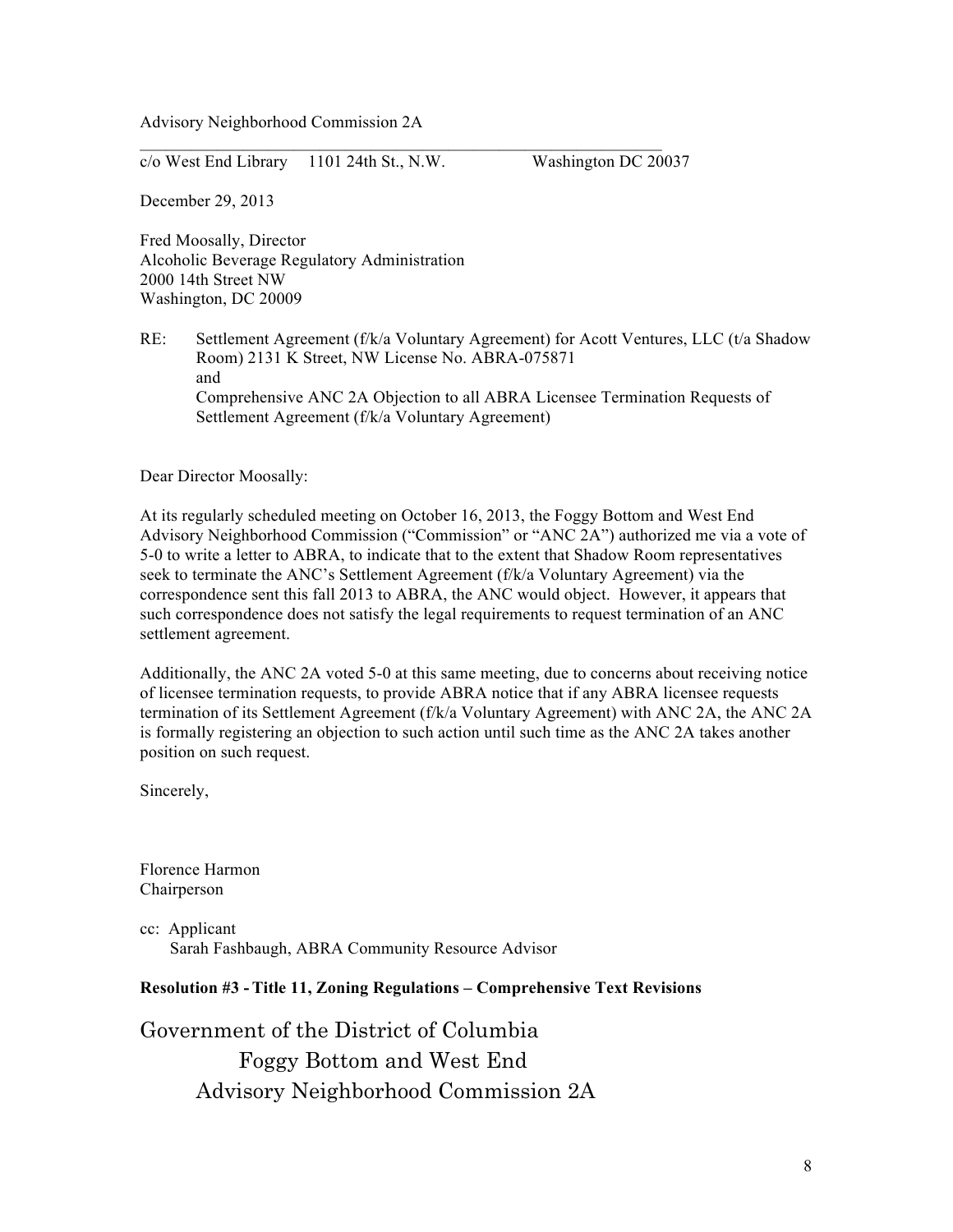$c/\text{o West End Library1101 } 24^{\text{th}}$  St., N.W. Washington DC 20037

October 25, 2013

Via ELECTRONIC FILING

Chairman Anthony Hood D.C. Zoning Commission 441 4th Street NW, Suite 210S Washington, DC 20001

> Re: Z.C. Case No. 08-06A Title 11, Zoning Regulations – Comprehensive Text Revisions

\_\_\_\_\_\_\_\_\_\_\_\_\_\_\_\_\_\_\_\_\_\_\_\_\_\_\_\_\_\_\_\_\_\_\_\_\_\_\_\_\_\_\_\_\_\_\_\_\_\_\_\_\_\_\_\_\_\_\_\_\_

Dear Chairperson Hood and Members of the Zoning Commission:

On October 16, 2013, at a duly-noticed regular public meeting and with a quorum present, Advisory Neighborhood Commission ("ANC") 2A voted 5-0-1 to adopted the following resolution.

WHEREAS, the Foggy Bottom and West End Advisory Neighborhood Commission (ANC-2A) seeks to protect the residential quality of life in Foggy Bottom and the West End; and

WHEREAS, the statutorily-set boundaries of the Central Employment Area (CEA) in Foggy Bottom-West End are "east on the E Street Expressway and E Street, N.W. to 19th Street, N.W., north along 19<sup>th</sup> Street, N.W., to F Street, N.W., west on F Street, N.W. to 20<sup>th</sup> Street, N.W., to Pennsylvania Avenue, N.W., west along Pennsylvania Avenue, N.W., to 21<sup>st</sup> Street, N.W., north along 21st Street, N.W. to M Street, N.W., east along M Street, N.W. to 20th Street, N.W. to New Hampshire Avenue, N.W., and northeast along New Hampshire Avenue, N.W. to Dupont Circle on the west":

WHEREAS, ANC-2A and Foggy Bottom-West End community groups successfully fought boundary exclusions from the statutory CEA definition area, as reflected in the 1994 and 1999 Comprehensive Plan Amendment Acts, to ensure that Environmental Impact Statements would be required for five possible development sites (the old Associated General Contractors PUD at 1957 E Street, the old Red Cross National Capital Chapter at 2025 E Street, the now International Finance Corporation from Pennsylvania Avenue to K Street between  $21^{st}$  and  $22^{nd}$ , the Pan American Health Organization (PAHO) at  $23^{rd}$  and E, and the PAHO support building at 2121 Virginia) and the entire George Washington University (GWU) Campus Plan area; and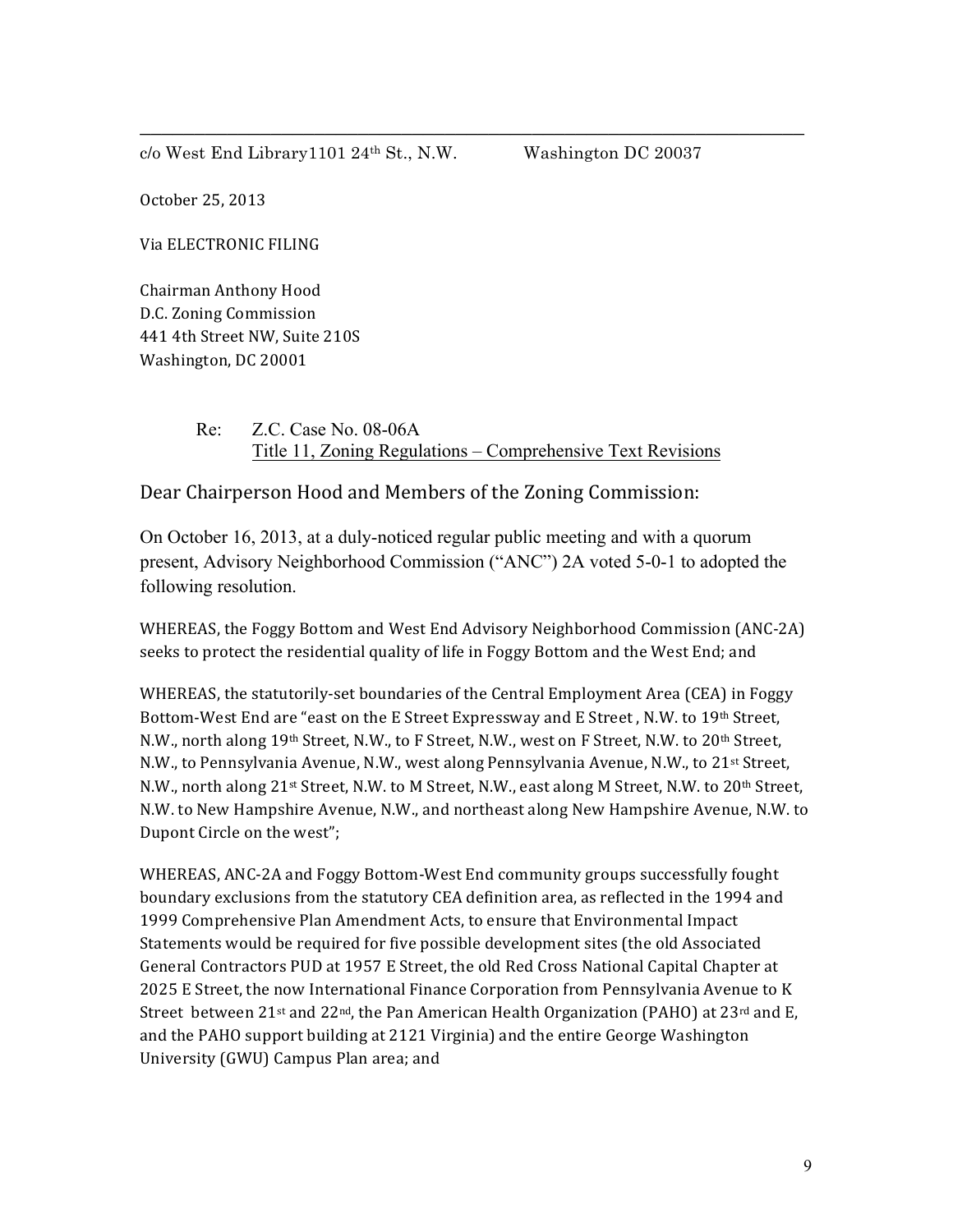WHEREAS, the Office of Planning's (OP) proposal effectively **expands the statutory boundaries for the CEA** into the West End (e.g., in some Squares from West of 21<sup>st</sup> Street to  $22<sup>nd</sup> Street and from North of Pennsylvania Avenue to M Street) without an accompanying$ statutory amendment to effectively expand the "downtown" (see Subtitle I-58, **Figure 4**, "All Streets in Downtown Zones with Designated Street Segments"); and

WHEREAS, the current zoning rules for Transferable Development Rights (TDRs) (which increase allowable density and allowable height, including for PUDs) at 11 DCMR  $\S$  1709.16 state, "The New Downtown receiving zone consists of the C-3-C zoned portions of Squares numbered 72 through 73, 74, 76, 78, 85, 86, 99, 100, and 116 through 118" in the West End;

WHEREAS, OP's proposal **expands TDRs** into additional Squares in the West End and into some Squares in Foggy Bottom (South of Pennsylvania Avenue) by its proposed Credit Trade Areas which far exceed the 12 Squares in the West End which are included in the current TDR receiving zone rules (see Subtitle I-110, Figure 20) ; and

WHEREAS, for Planned Unit Developments (PUDs), OP proposed: (a) *increased Floor Area* **Ratio** (FAR) **density** ("the Commission may increase total FAR ... **by** no more than twenty percent (20%) of the zone district associated with the PUD. As part of the twenty percent (20%) increase, the Commission may **increase** the **FAR** for non-residential uses by no more than thirty-four percent (34%) of the matter-of-right non-residential FAR permitted within the zone district associated with the PUD) (see  $\S 303.3$  in Subtitle X-20) and (b) an unjustified **increase in the height limit** in C-2-C zones **from 90 feet to 110 feet** (see Table on Subtitle X-21), including areas within Foggy Bottom-West End; and

WHEREAS, OP's proposed definition of PUD and its proposed provisions governing PUDs (see Subtitle B-20 and Subtitle X-17-41) do not include any provisions covering "**omnibus" PUDs**, including an **increase in maximum FAR for a Campus Plan** (e.g., from 3.5 to 4.5) omnibus PUD; however, §301.3-§301.5 in Subtitle X-19 do mention necessary contiguity for PUD<sub>s</sub>; and

WHEREAS, OP's proposed provisions unfairly allows a "**modification of consequence"** for a PUD without a public hearing ("A modification of consequence, including but not limited to a proposed change to a condition cited by the Commission in the final order ... the Commission may consider a modification of consequence by proposed action with no additional public hearing" at  $\S 312.6(b)$  in Subtitle X-38) and also for non-PUDs (see  $\S 705.9(b)$  in Subtitle Z-45); and

WHEREAS, OP proposed changes in the requirements for minimum and maximum **parking** spaces which could adversely affect some future developments in Foggy Bottom-West End; and 

NOW THEREFORE, BE IT RESOLVED, for all of the reasons recited herein, that Advisory Neighborhood Commission  $2A$  (ANC-2A) requests that the Zoning Commission: (a) not expand either the CEA or TDRs into more of Foggy Bottom-West End; (b) not allow for